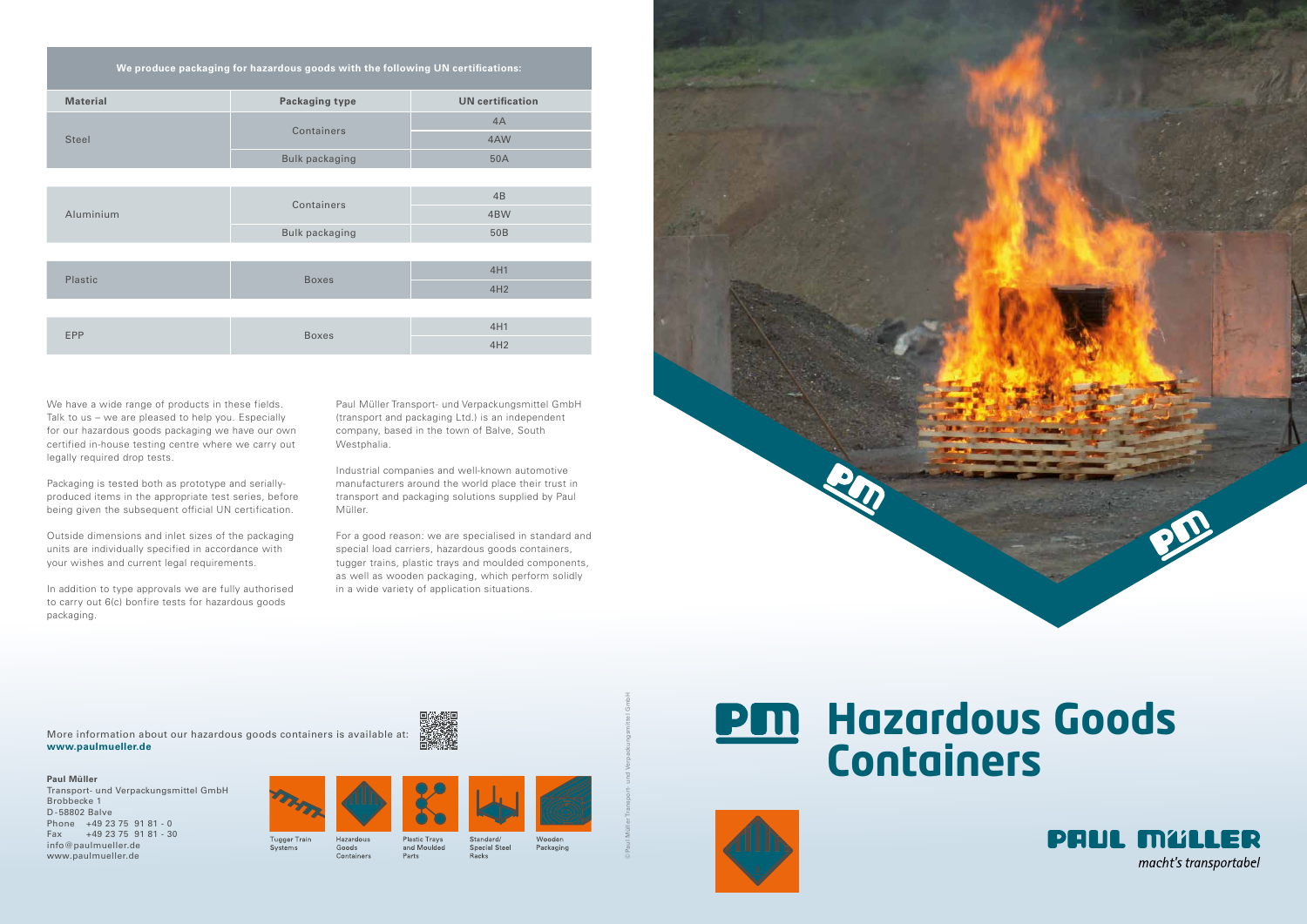

#### **Competence and reliability**

Airbags, pretensioners and batteries for electric vehicles are dangerous goods that need to be shipped in special hazardous goods packaging. Thanks to our many years of cooperation with well-known automobile manufacturers, we are your ideal partner in this area as well.

We are holders of type approval certificates for hazardous goods containers made of steel, aluminium and plastics in a great variety of dimensions and designs.

The drop tests and 6(c) bonfire tests stipulated by law are also carried out on our premises to comply with all regulations imposed by the Carriage of Hazardous Goods Act (GGBefG).

Have you got any further questions? Our Corporate Risk Prevention Officer will be glad to advise you.

Our packagings for dangerous goods have established themselves primarily in companies of the automotive industry. Customised, efficient and safe - with these attributes, we have emerged as a leading manufacturer in the field of hazardous goods transport packaging. Especially where steel and plastic composites are concerned, we are pioneers of the industry.

At our facilities in Balve and Nordhausen, we work with a wide range of different materials in various processes. Drawing on more than 50 years of experience and utilising the know-how of our own product design, mould-making and prototyping departments. This enables us to optimise our coordination with customers' needs and wishes already at an early project stage, save valuable time and ensure that the necessary safety standards are met.





### Packaging for dangerous goods **Your advantage**: **Our experience**

*Hazardous goods container lithium-ion batteries*

*Hazardous goods container for head airbags*



*Hazardous goods container for pretensioners*



*Airbag module after 6(c) bonfire test*

*Hazardous goods container for lithium modules*



*Hazardous goods container with drawers*

![](_page_1_Picture_2.jpeg)

3

### **WE HOLD TYPE APPROVAL CERTIFICATES FOR THE FOLLOWING DIMENSIONS:**

- Hazardous goods containers made of steel/aluminium from 1,000 x 600 x 100 mm to 2,400 x 1,900 x 1,000 mm • Hazardous goods containers made of injection-moulded
- 
- 
- plastics + EPP from
- 600 x 370 x 100 mm to 1,000 x 600 x 250 mm

*Hazardous goods container with hinged layers*

*Hazardous goods container made of EPP*

![](_page_1_Picture_4.jpeg)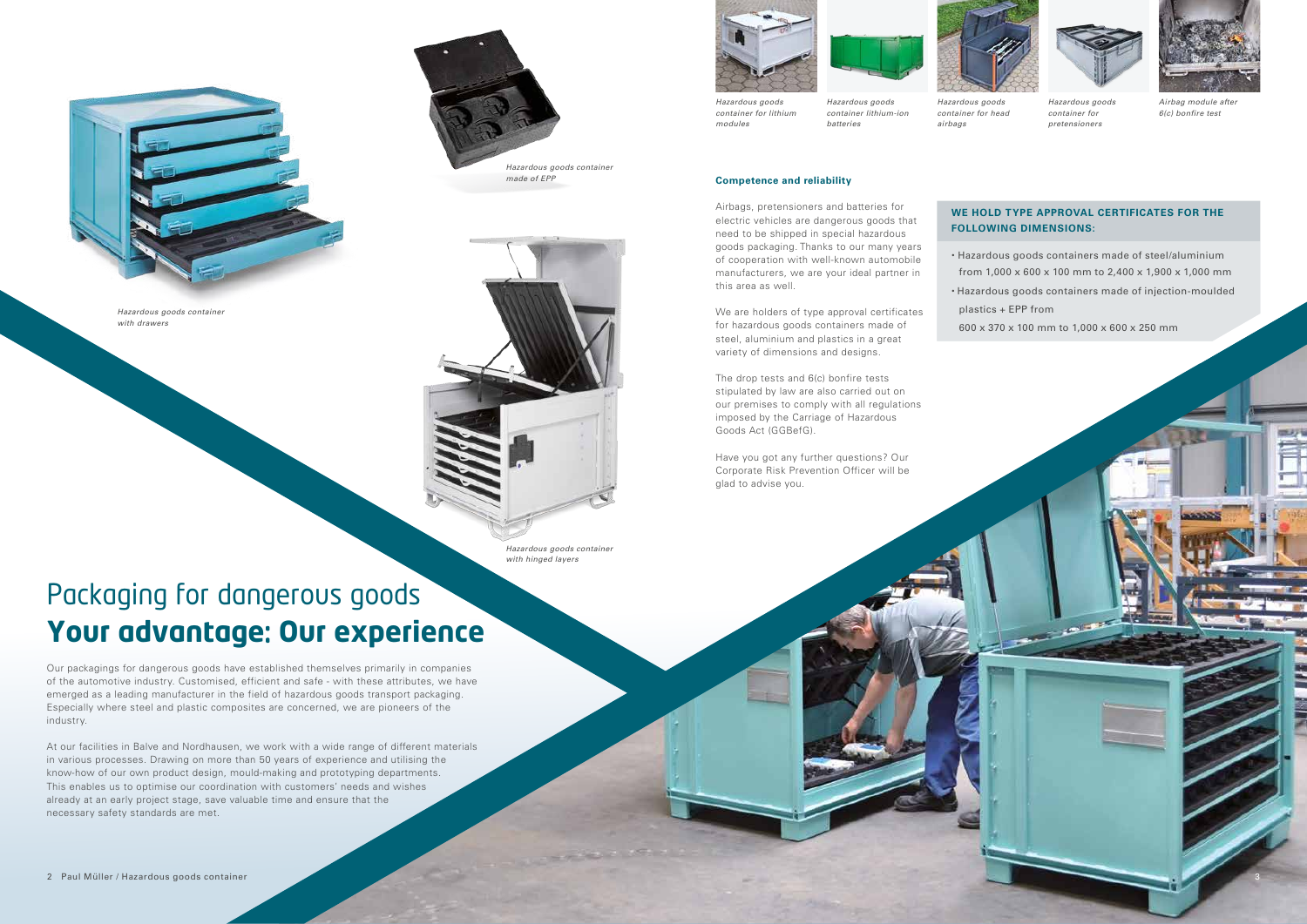![](_page_2_Picture_14.jpeg)

*Hazardous good containers for lithium-ion batteries*

Safe, powerful, and individual – we are the right people to talk to when you are looking for packaging solutions for prototype batteries and battery components.

Your idea has become a prototype? No problem, we will produce packaging which is especially tailored to your battery prototypes.

> You can rely on our expertise in questions of battery component transport. We design and produce packaging which is optimised for your battery cell and module products.

> > Legally required drop tests are of course included in our range of services.

> > > We adjust the size of the container to your requirements, orienting on the dimensions on the battery size.

 Everything from one source – your carefree full service package!

**Hazardous good and the second conduct of the second conduct of the second conducts of the second conducts of the second conducts of the second conducts of the second conducts of the second conducts of the second conducts** *Hazardous good containers for lithium modules*

> Our emergency containers offer safety and environmental protection when a battery overheats. The container enables controlled reaction to a dangerously overheating battery.

The easily-opened front flap enables fast container loading in an emergency situation. Continued water supply provides the necessary cooling. Contaminated water can be disposed of by means of a dedicated drainage outlet.

## You have the battery? **We can supply the right packaging.**

*Emergency container* 

*containers for lithium modules* *Adapter pallet for lithium-ion batteries*

*Emergency container*

## Your lithium battery is burning? **We have the safe solution.**